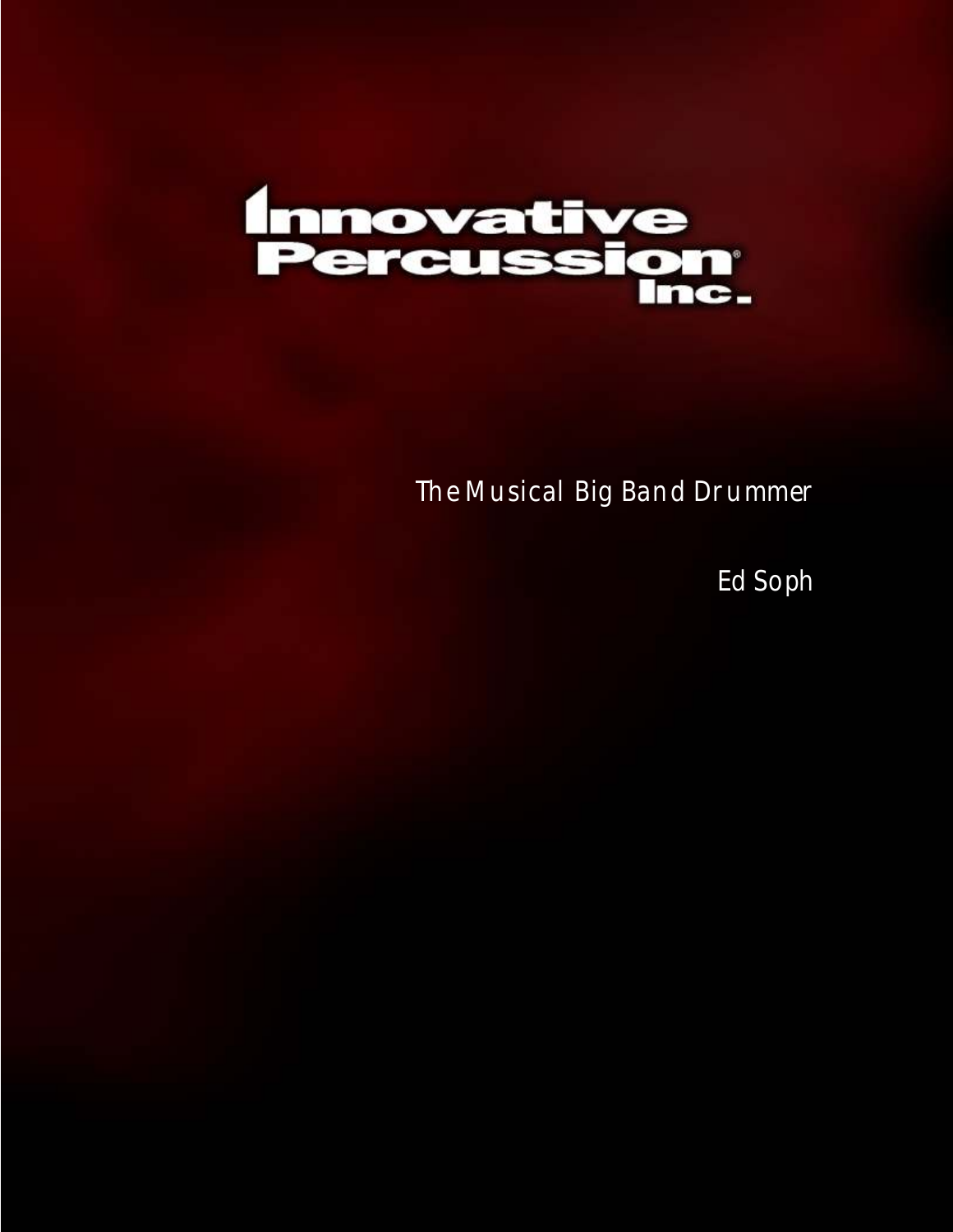

## **The Musical Big Band Drummer**

Ed Soph



Have you ever heard a passive/aggressive big band drummer? You probably have. This is the drummer who plays loudly and assuredly when there are figures to be read, but timidly and repetitively when there is nothing to read other than "Play 12 bars

time behind trumpet solo." Often, one sees this drummer counting while playing those twelve bars. When written figures reappear on the chart, the drummer comes back to life with an exuberance expressed with over-playing accents and cymbal crashes, and fills with no relationship to the band figures that those fills are supposed to connect.

"Passive/aggressive" drummers play only with their eyes. They are literal, unimaginative, and unmusical. But they are good readers and counters.

 Unfortunately, this type of player is becoming more the rule than the exception, and it is not difficult to understand why. All kinds of materials are used to educate young jazz drummers except the music they are learning to play. Instruction is visual, not aural, especially in the hands of teachers who are products of such a curriculum.

 The reality of the situation is that everyone can read but not everyone can hear. Aurally based curricula would produce fewer but better teachers. Those teachers would have the aural perceptions of a player as well as the visual tools of an educator.

 Musical big band drummers learn to play with music by listening to it. This is not an argument against books, but a book is not a musical end in itself, and any book is only as good as the experience and the musicality of the individual teaching from it. That is where the problem lies. The ability to read a book on big band drumming should not give one license to teach big band drumming.

 Visually oriented teaching does not encourage musical insight, musical imagination and individuality or musical playing. Reading is the least important of the three general areas of expertise

required for playing musically in a big band, yet it is often given the most importance, usually by those who have not progressed beyond the level of learning. The other two areas, interpretation and improvisation, are based upon aural skills. The ability to listen distinguishes a musical reader, interpreter and improviser.

 Below are some qualities that make a big band drummer musical. Listen for them in the playing of artists ranging from Chick Webb, Davey Tough, Don Lamond, Buddy Rich, Sonny Oayne, and Jo Jones to Jeff Hamilton, Butch Miles, John Riley, Jon con Ohlen, Jim Rupp and Mel Lewis. You won't "hear" these concepts in a book.

1. Drummers must have consistency of time and dynamics within the drumset before they can play musically within the rhythm section and the ensemble. Why? A musical rhythm section plays in time and is dynamically balanced. All components of the section  $-$  piano, bass, guitar, vibes, etc.  $-$  play in time and are equally heard. Likewise, the components of the drumset must mirror the other instruments of the rhythm section.

For example, the comping of the piano or guitar is analogous to the rhythms of the ride cymbal and, depending on style, the soft "four on the floor" played on the bass drum. The sections of the ensemble play in time together and are dynamically balanced, as is the rhythm section.

2. The drummer must produce a good sound. The horns and the other instruments of the rhythm section play with clear articulation, inflection, and intonation. So must the drummer. This can mean playing the ride or hi-hat in the proper area with the appropriate part of the stick to get the clearest definition: playing the snare drum consistently just off the center of the head to get a clear, articulate attack; and making sure that the "chick" of the hihats is heard on the other side of the band.

3. Drum figures and the improvised figures created to set them up or connect them (fills) can sound like the horn figures and phrases they relate to and complement. Many big band drummers use the rhythmic vocabulary of the chart itself – the horn figures- as material for their interpretation and improvisation. Even a drummer's improvised figures can sound like part of the written arrangement when they musically reflect the rhythmic and dynamic nature of the ensemble's figures.

4. Musical big band drummers may delineate the form of the tune by changing the orchestration of their time playing and by playing rhythmic turnaround to accompany the harmonic turn-arounds of the music.